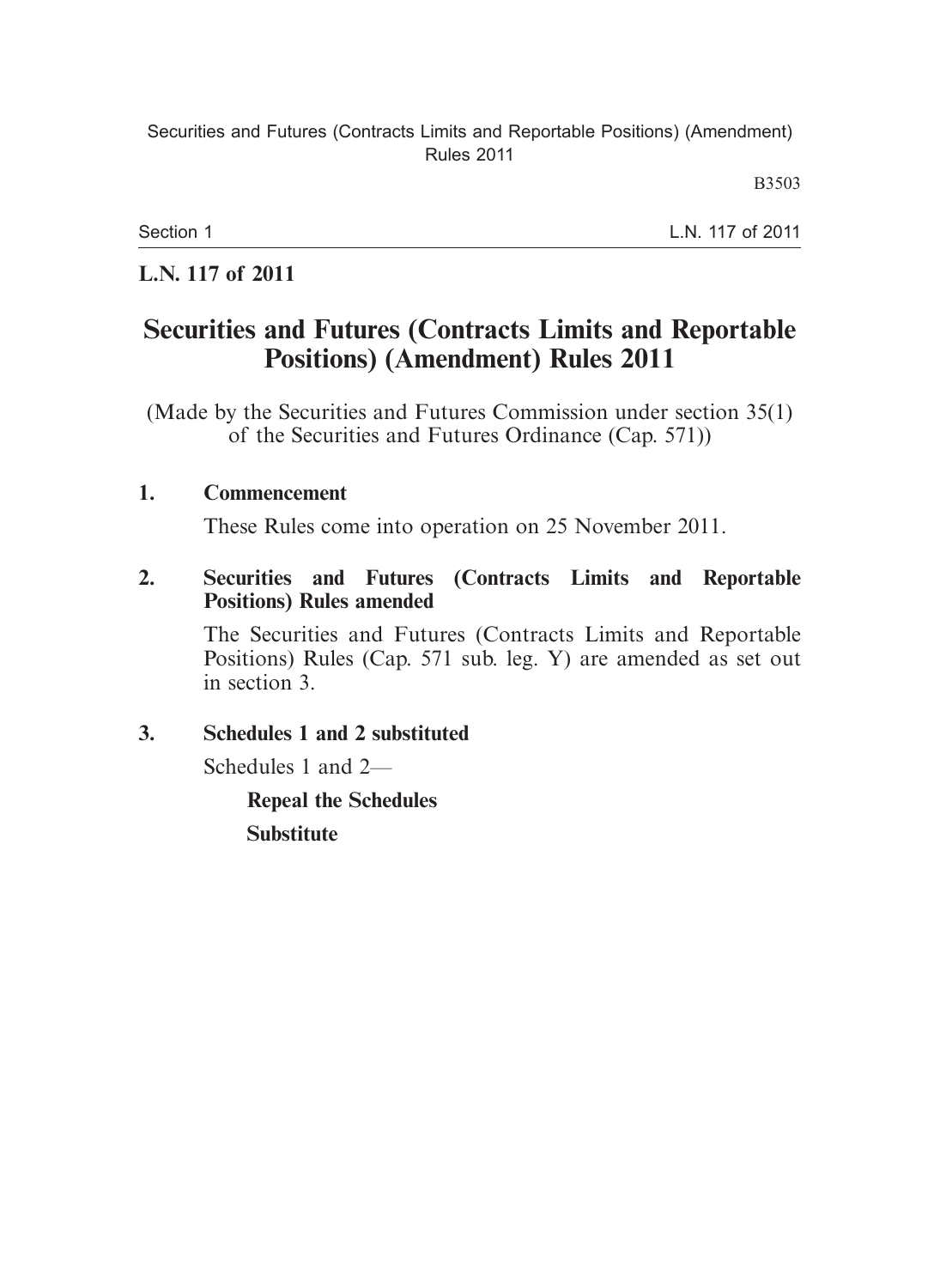B3505

| Section 3 |             | L.N. 117 of 2011     |  |
|-----------|-------------|----------------------|--|
|           | "Schedule 1 | [ss. 2(1) & $5(a)$ ] |  |
|           |             |                      |  |

# **Prescribed Limit and Reporting Level for Futures Contracts**

| Item | <b>Futures</b> contract                                                                                                           | Prescribed limit                                         | Reporting level                                                                                                |
|------|-----------------------------------------------------------------------------------------------------------------------------------|----------------------------------------------------------|----------------------------------------------------------------------------------------------------------------|
| 1.   | <b>Stock futures</b><br>contracts on<br>shares listed on<br>a stock market<br>operated by the<br><b>Stock Exchange</b><br>Company | 5 000 open<br>contracts for any<br>one contract<br>month | $1000$ open<br>contracts for any<br>one contract<br>month                                                      |
| 2.   | Three-Month<br>Hong Kong<br>Interbank<br><b>Offered Rate</b><br>futures contract                                                  | Nil                                                      | $1000$ open<br>contracts for any<br>one contract<br>month; $4000$ open<br>contracts for all<br>contract months |
| 3.   | One-Month<br>Hong Kong<br>Interbank<br><b>Offered Rate</b><br>futures contract                                                    | Nil                                                      | $1000$ open<br>contracts for any<br>one contract<br>month; 4 000 open<br>contracts for all<br>contract months  |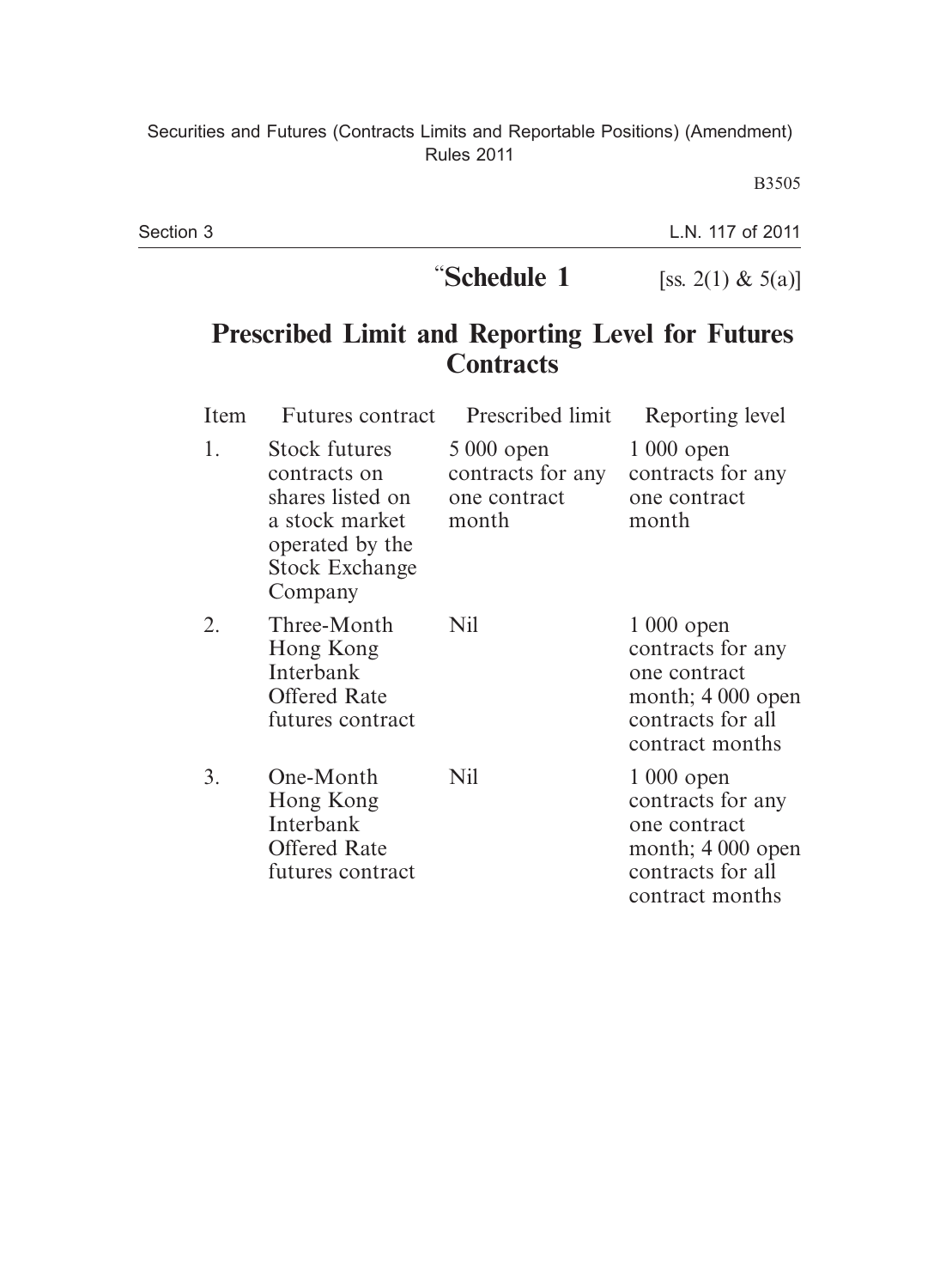#### B3507

| Section 3 |                                                                                                                                         |                                                                                                                                                                                                                                                                                                                                             | L.N. 117 of 2011                                                                                                                                                                                                                                                                                                                                 |
|-----------|-----------------------------------------------------------------------------------------------------------------------------------------|---------------------------------------------------------------------------------------------------------------------------------------------------------------------------------------------------------------------------------------------------------------------------------------------------------------------------------------------|--------------------------------------------------------------------------------------------------------------------------------------------------------------------------------------------------------------------------------------------------------------------------------------------------------------------------------------------------|
| Item      | <b>Futures contract</b>                                                                                                                 | Prescribed limit                                                                                                                                                                                                                                                                                                                            | Reporting level                                                                                                                                                                                                                                                                                                                                  |
| 4.        | Hang Seng Index<br>futures and<br>options<br>contracts, and<br>Mini-Hang Seng<br>Index futures<br>contracts and<br>options<br>contracts | $10000$ long or<br>short position<br>delta limit for all<br>contract months<br>combined,<br>provided the<br>position delta<br>for the Mini-<br>Hang Seng Index<br>futures contracts<br>or Mini-Hang<br>Seng Index<br>options contracts<br>shall not at any<br>time exceed<br>$2000$ long or<br>short for all<br>contract months<br>combined | 500 open Hang<br>Seng Index futures<br>contracts for any<br>one contract<br>month; 500 open<br>Hang Seng Index<br>options contracts<br>for any one series;<br>$2500$ open Mini-<br>Hang Seng Index<br>futures contracts<br>for any one<br>contract month<br>and 2 500 open<br>Mini-Hang Seng<br>Index options<br>contracts for any<br>one series |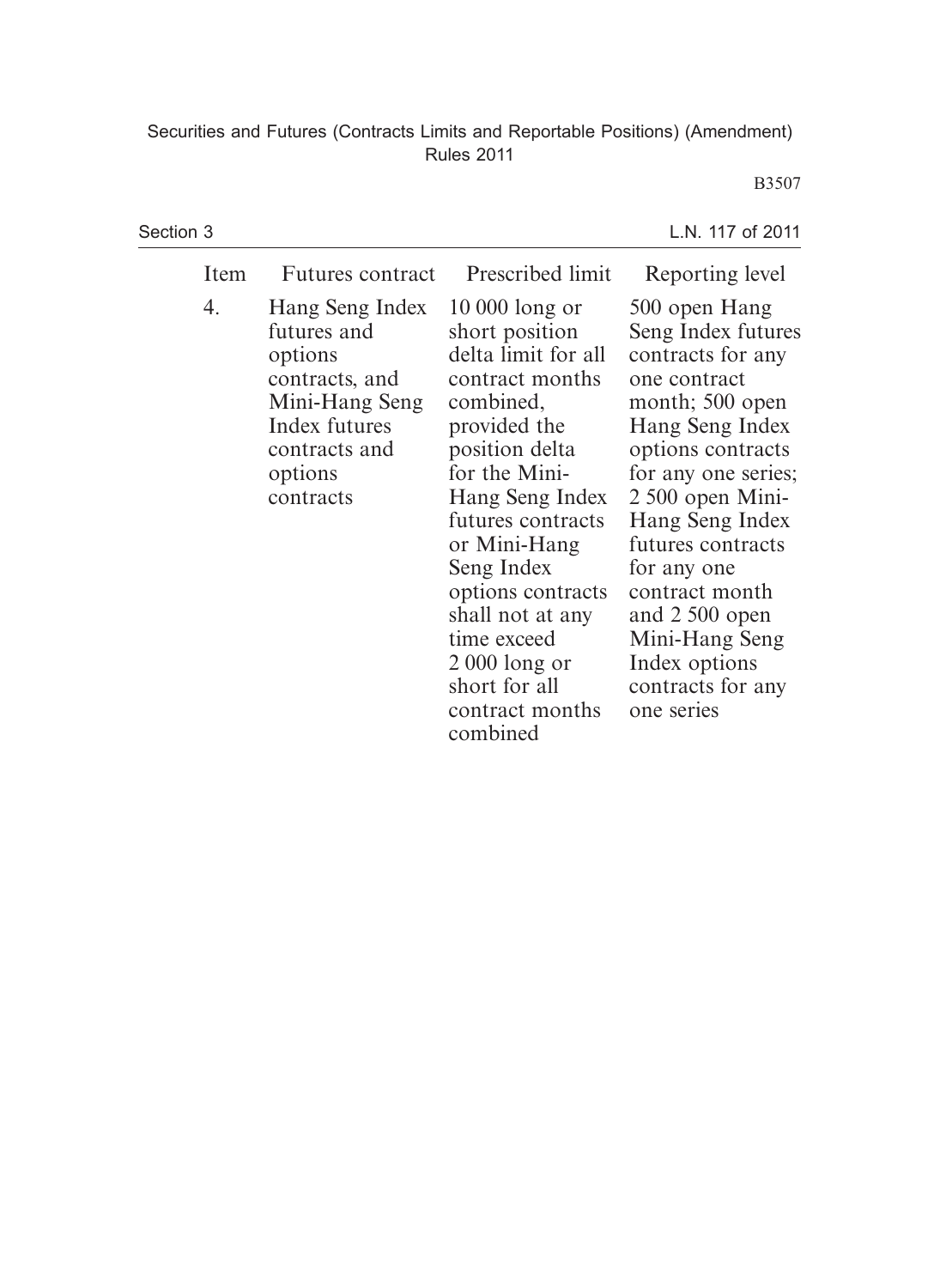## B3509

| Section 3 |      |                                                                                                                                                                         |                                                                                                                                                                                                                                                                                                                         | L.N. 117 of 2011                                                                                                                                                                                                                                                                                                                      |
|-----------|------|-------------------------------------------------------------------------------------------------------------------------------------------------------------------------|-------------------------------------------------------------------------------------------------------------------------------------------------------------------------------------------------------------------------------------------------------------------------------------------------------------------------|---------------------------------------------------------------------------------------------------------------------------------------------------------------------------------------------------------------------------------------------------------------------------------------------------------------------------------------|
|           | Item | <b>Futures</b> contract                                                                                                                                                 | Prescribed limit                                                                                                                                                                                                                                                                                                        | Reporting level                                                                                                                                                                                                                                                                                                                       |
|           | 5.   | Hang Seng<br>China<br>Enterprises<br>Index futures<br>contracts and<br>options<br>contracts, and<br>Mini-Hang Seng<br>China<br>Enterprises<br>Index futures<br>contract | 12 000 long or<br>short position<br>delta limit for all<br>contract months<br>combined,<br>provided the<br>position delta<br>for the Mini-<br><b>Hang Seng</b><br>China<br>Enterprises<br>Index futures<br>contracts shall<br>not at any time<br>exceed 2400<br>long or short for<br>all contract<br>months<br>combined | 500 open Hang<br>Seng China<br><b>Enterprises Index</b><br>futures contracts<br>for any one<br>contract month;<br>500 open Hang<br>Seng China<br>Enterprises Index<br>options contracts<br>for any one series<br>and 2 500 open<br>Mini-Hang Seng<br>China Enterprises<br>Index futures<br>contracts for any<br>one contract<br>month |
|           | 6.   | Hang Seng<br>China<br>H-Financials<br>Index futures<br>contract                                                                                                         | $10000$ long or<br>short position<br>delta limit for all<br>contract months<br>combined                                                                                                                                                                                                                                 | 500 open contracts<br>for any one<br>contract month                                                                                                                                                                                                                                                                                   |
|           | 7.   | Gold futures<br>contract                                                                                                                                                | Nil                                                                                                                                                                                                                                                                                                                     | 500 open contracts<br>for any one<br>contract month                                                                                                                                                                                                                                                                                   |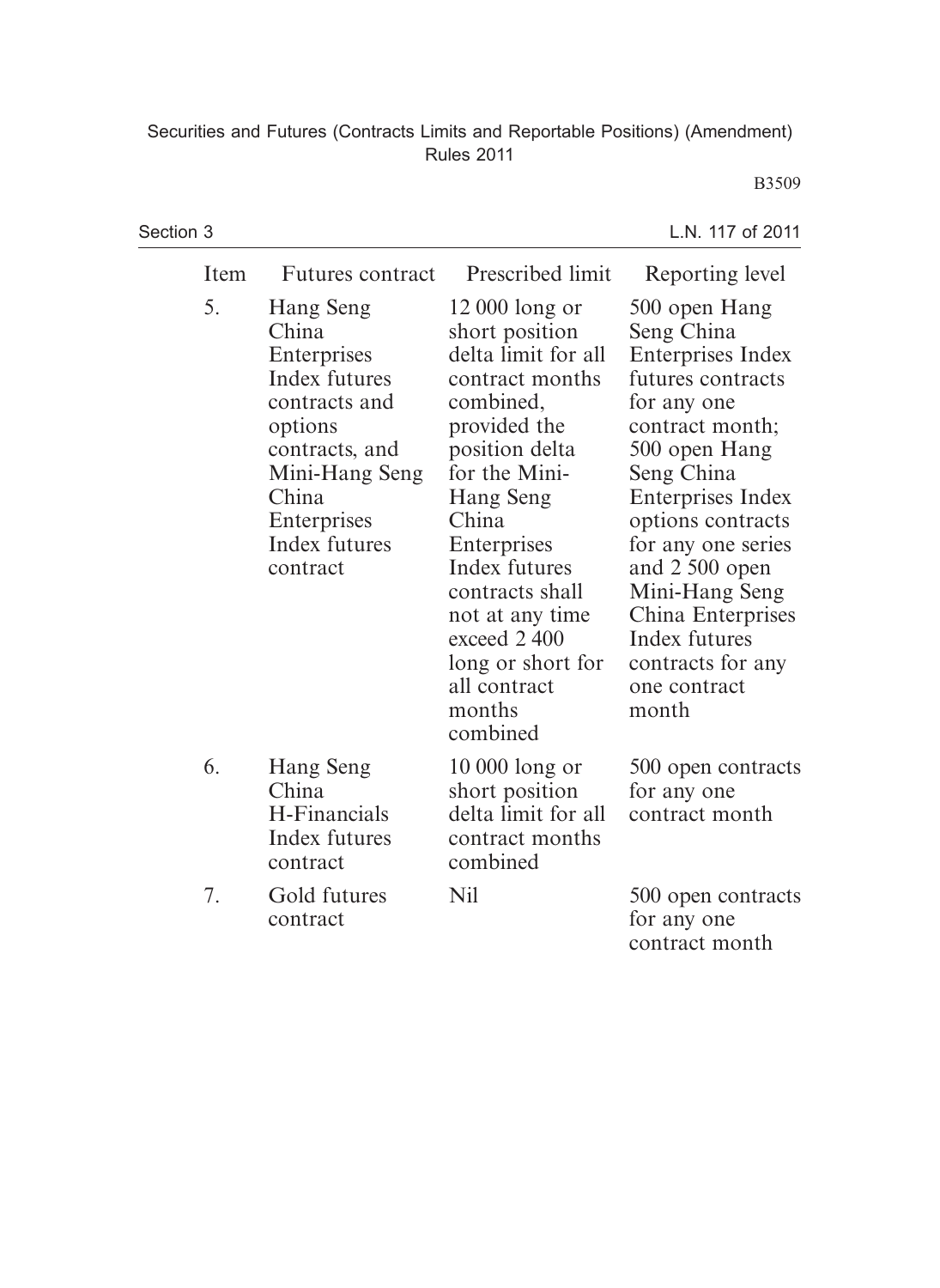#### B3511

| Section 3 |      |                                                                      |                                                                                                                                                                                      | L.N. 117 of 2011                                                                                                                                                                                    |
|-----------|------|----------------------------------------------------------------------|--------------------------------------------------------------------------------------------------------------------------------------------------------------------------------------|-----------------------------------------------------------------------------------------------------------------------------------------------------------------------------------------------------|
|           | Item | <b>Futures</b> contract                                              | Prescribed limit                                                                                                                                                                     | Reporting level                                                                                                                                                                                     |
|           | 8.   | Three Year<br>Exchange Fund<br>Note (EFN)<br>futures contract        | 5 000 open<br>contracts for any<br>one contract<br>month except<br>that the limit for<br>the spot month<br>contract during<br>the last 6 trading<br>days is $1000$<br>open contracts | $1000$ open<br>contracts for any<br>one contract<br>month except that<br>the reportable<br>position for the<br>spot month<br>contract during<br>the last 6 trading<br>days is 200 open<br>contracts |
|           | 9.   | FTSE/Xinhua<br>China 25 Index<br>futures and<br>options<br>contracts | $6000$ long or<br>short position<br>delta limit for all<br>contract months<br>combined                                                                                               | 500 open FTSE/<br>Xinhua China 25<br>Index futures<br>contracts for any<br>one contract<br>month and 500<br>open FTSE/<br>Xinhua China 25<br>Index options<br>contracts for any<br>one series       |
|           | 10.  | <b>HSI</b> Dividend<br>Point Index<br>futures contract               | Nil                                                                                                                                                                                  | $1000$ open<br>contracts for any<br>one contract<br>month                                                                                                                                           |
|           | 11.  | <b>HSCEI</b> Dividend<br>Point Index<br>futures contract             | N <sub>il</sub>                                                                                                                                                                      | $1000$ open<br>contracts for any<br>one contract<br>month                                                                                                                                           |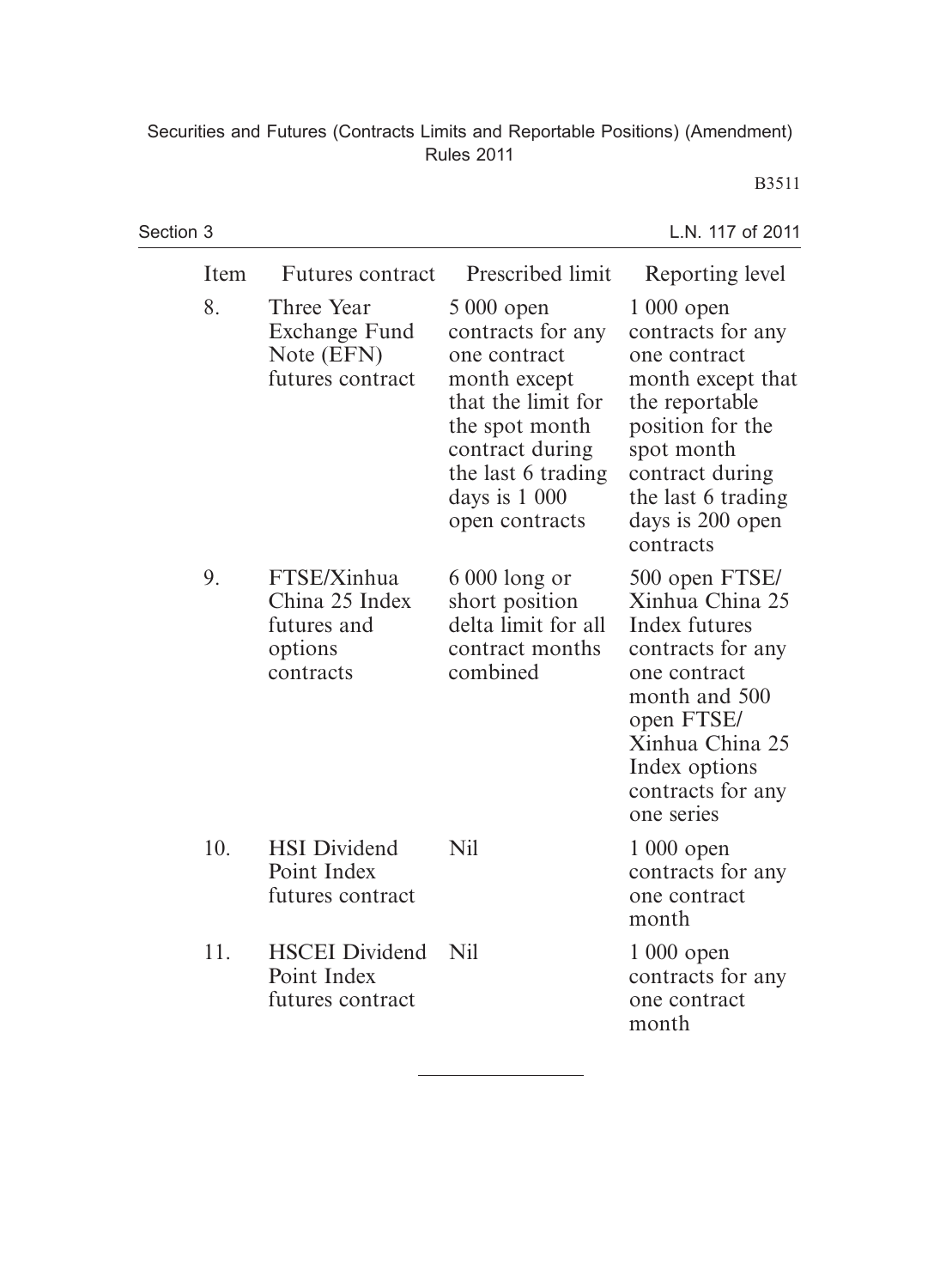B3513

Section 3

L.N. 117 of 2011

**Schedule 2** [ss. 2(1) & 5(b)]

# **Prescribed Limit and Reporting Level for Stock Options Contracts**

| Item | Stock options<br>contract                                                                                                  | Prescribed limit                                                                                                    | Reporting level                                                  |
|------|----------------------------------------------------------------------------------------------------------------------------|---------------------------------------------------------------------------------------------------------------------|------------------------------------------------------------------|
| 1.   | Stock options<br>contracts on<br>shares listed on<br>a stock market<br>operated by the<br><b>Stock Exchange</b><br>Company | 50 000 open<br>contracts per<br>option class in<br>any one market<br>direction for all<br>expiry months<br>combined | $1000$ open<br>contracts per<br>option class per<br>expiry month |
| 2.   | Tracker Fund of<br>Hong Kong<br>stock options<br>contract                                                                  | 50 000 open<br>contracts per<br>option class in<br>any one market<br>direction for all<br>expiry months<br>combined | $1000$ open<br>contracts per<br>option class per<br>expiry month |
| 3.   | iShares FTSE<br>A50 China Index<br>ETF stock<br>options contract                                                           | 50 000 open<br>contracts per<br>option class in<br>any one market<br>direction for all<br>expiry months<br>combined | $1000$ open<br>contracts per<br>option class per<br>expiry month |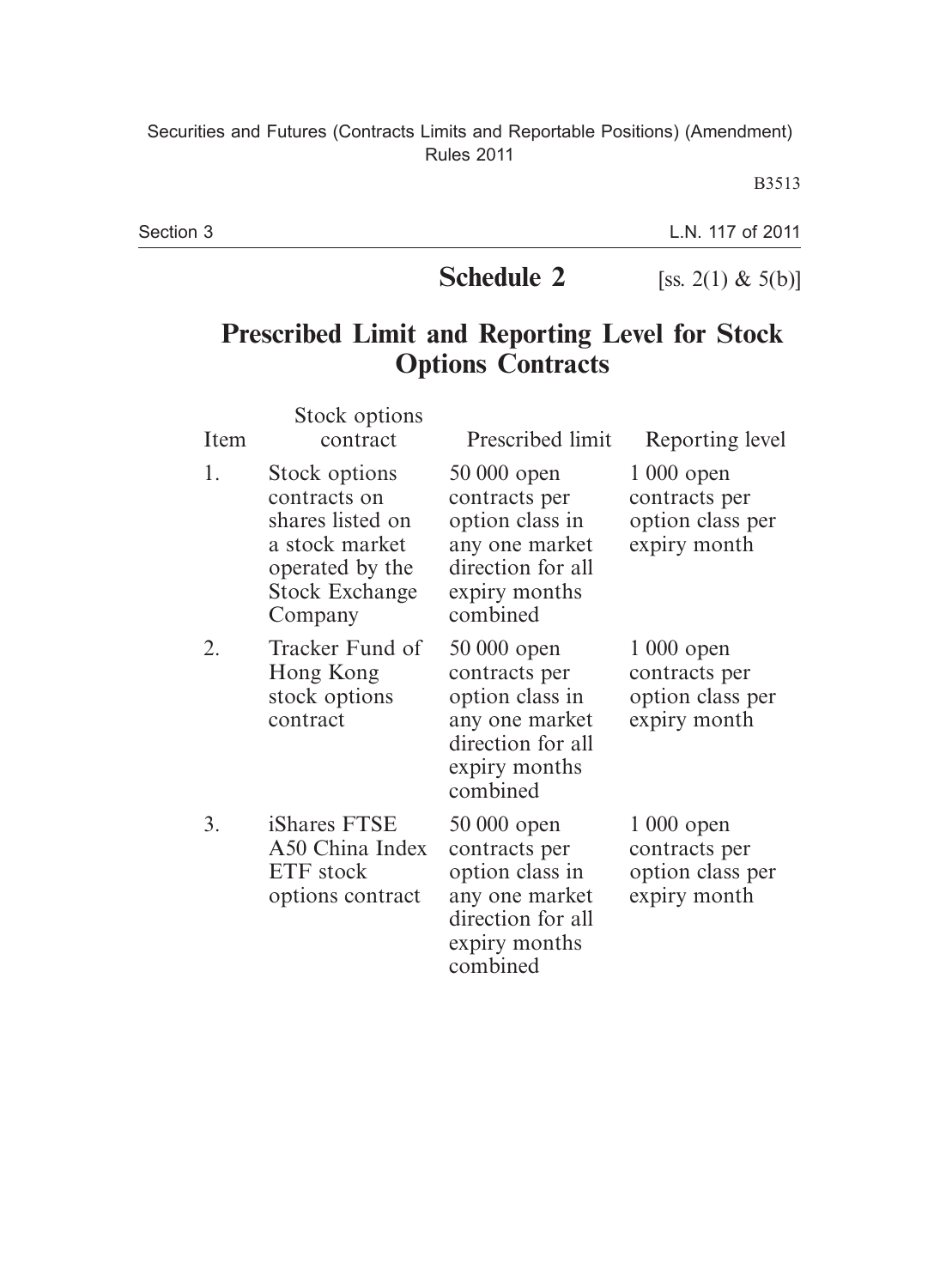B3515

| Section 3 |                                                                    |                                                                                                                     | L.N. 117 of 2011                                                   |
|-----------|--------------------------------------------------------------------|---------------------------------------------------------------------------------------------------------------------|--------------------------------------------------------------------|
| Item      | Stock options<br>contract                                          | Prescribed limit                                                                                                    | Reporting level                                                    |
| 4.        | $W.I.S.E. - CSI$<br>300 China<br>Tracker stock<br>options contract | 50 000 open<br>contracts per<br>option class in<br>any one market<br>direction for all<br>expiry months<br>combined | $1000$ open<br>contracts per<br>option class per<br>expiry month". |

Alexa LAM Acting Chief Executive Officer, Securities and Futures Commission

4 July 2011